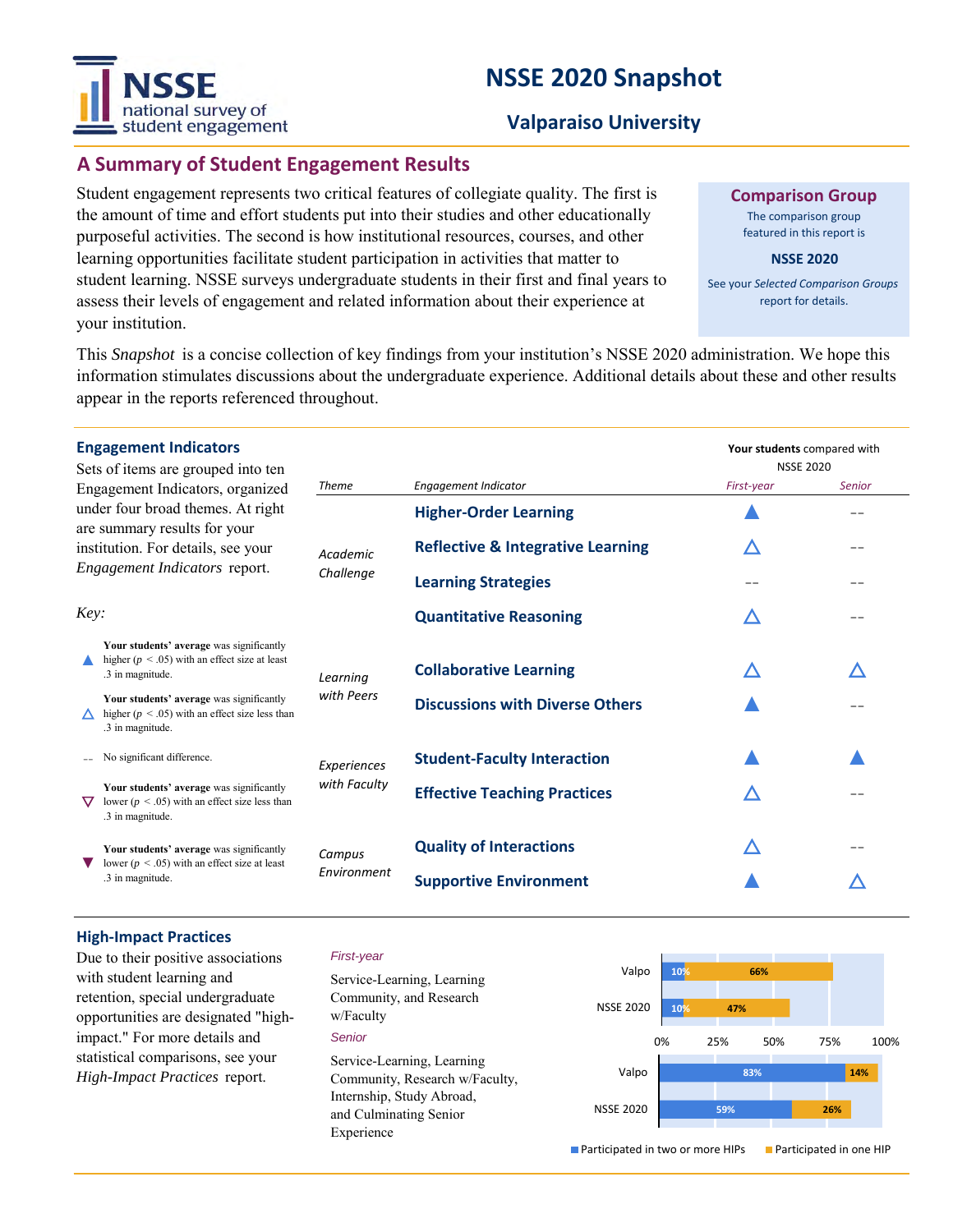

# **NSSE 2020 Snapshot**

# **Valparaiso University**

# **Academic Challenge: Additional Results**

The Academic Challenge theme contains four Engagement Indicators as well as several important individual items. The results presented here provide an overview of these individual items. For more information about the Academic Challenge theme, see your *Engagement Indicators* report. To further explore individual item results, see your *Frequencies and Statistical Comparisons,* the *Major Field Report,* the *Online Institutional Report,* or the Report Builder.



### **Challenging Students to Do Their Best Work <b>Academic Emphasis Academic Emphasis**

To what extent did students' courses challenge them to do their best work? Response options ranged from  $1 =$  "Not at all" to  $7 =$  "Very much."



How much did students say their institution emphasizes spending significant time studying and on academic work? Response options included "Very much," "Quite a bit," "Some," and "Very little."

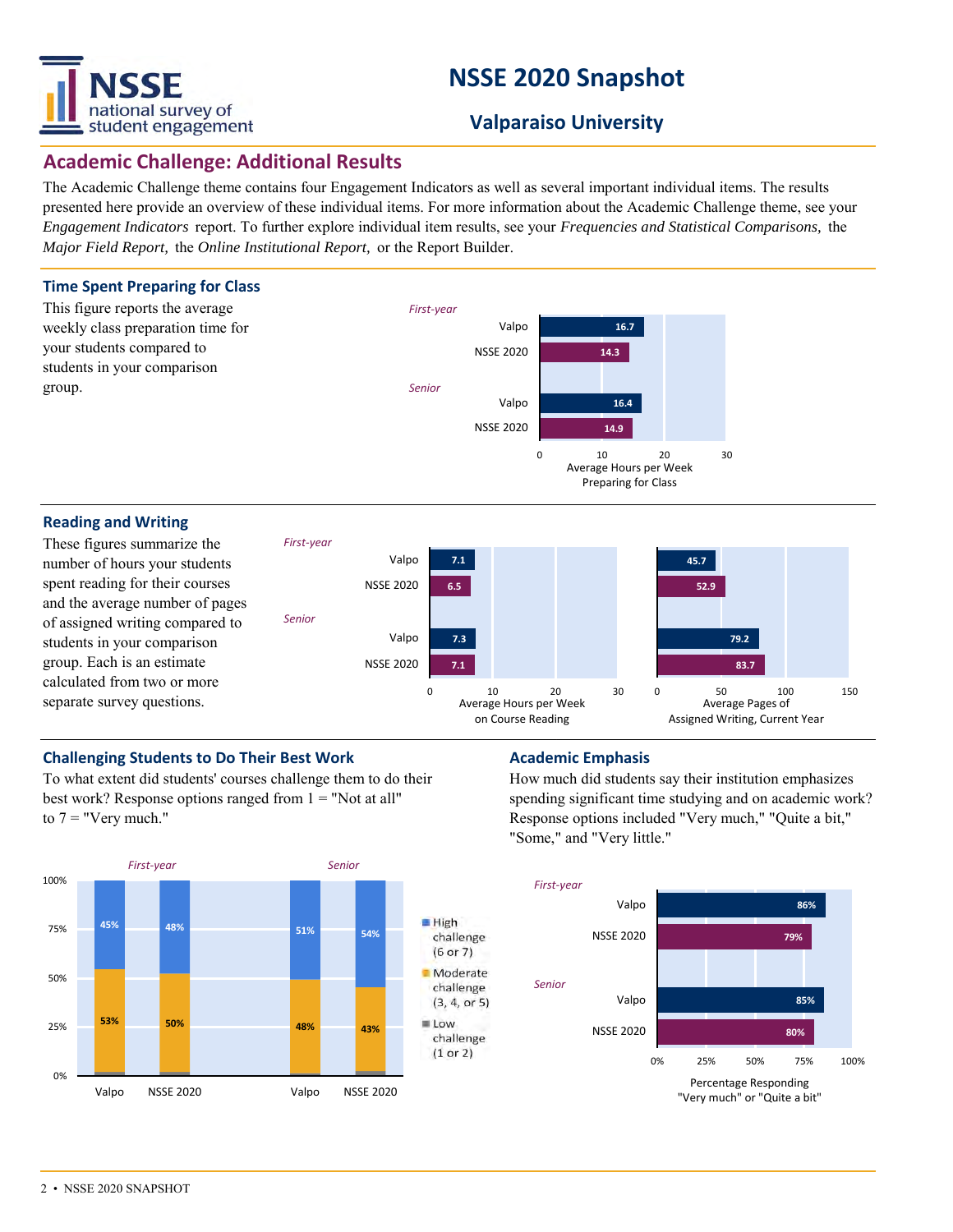# tional survey of student engagement

# **NSSE 2020 Snapshot**

# **Valparaiso University**

## **Item Comparisons**

By examining individual NSSE questions, you can better understand what contributes to your institution's performance on the Engagement Indicators. This section displays the five questions<sup>a</sup> on which your students scored the highest and the five questions on which they scored the lowest, relative to students in your comparison group. Parenthetical notes indicate whether an item belongs to a specific Engagement Indicator or is a High-Impact Practice. While these questions represent the largest differences (in percentage points), they may not be the most important to your institutional mission or current program or policy goals. For additional results, see your *Frequencies and Statistical Comparisons* report.

#### **First-year**

### **Highest Performing Relative to NSSE 2020**

| About how many courses have included a community-based project (service-learning)? <sup>e</sup> (HIP) |
|-------------------------------------------------------------------------------------------------------|
| Discussions with People with political views other than your own <sup>b</sup> (DD)                    |
|                                                                                                       |

Instructors provided feedback on a draft or work in progress<sup>c</sup> (ET)

Worked with a faculty member on activities other than coursework (...) $^{\text{b}}$  (SF)

Institution emphasis on attending events that address important social/econ./polit. issues $^{\rm c}$  (SE)

#### **Lowest Performing Relative to NSSE 2020**

Reviewed your notes after class<sup>b</sup> (LS)

Participated in a learning community or some other formal program where… (HIP) Learned something that changed the way you understand an issue or concept<sup>b</sup> (RI) Extent to which courses challenged you to do your best work<sup>d</sup> Assigned more than 50 pages of writing<sup>g</sup>



Percentage Point Difference with NSSE 2020



#### **Highest Performing Relative to NSSE 2020**

| <b>Lowest Performing Relative to NSSE 2020</b>                                                  |
|-------------------------------------------------------------------------------------------------|
| Explained course material to one or more students <sup>b</sup> (CL)                             |
| Institution emphasis on attending events that address important social/econ./polit. issues (SE) |
| Quality of interactions with faculty <sup>d</sup> (QI)                                          |
| Completed a culminating senior experience () (HIP)                                              |
| Participated in an internship, co-op, field exp., student teach., clinical placemt. (HIP)       |

Reviewed your notes after class<sup>b</sup> (LS) Extent to which courses challenged you to do your best work<sup>d</sup> Quality of interactions with other administrative staff and offices  $\left( ...\right) ^{d}\left( \mathsf{Q}\right)$ Summarized what you learned in class or from course materials $^{\rm b}$  (LS) Quality of interactions with student services staff (...)<sup>d</sup> (QI)



#### Percentage Point Difference with NSSE 2020

a. The displays on this page draw from the items that make up the ten Engagement Indicators (EIs), six High-Impact Practices (HIPs), and the additional academic challenge items reported on page 2. Key to abbreviations for EI items: HO = Higher-Order Learning, RI = Reflective & Integrative Learning, LS = Learning Strategies, QR = Quantitative Reasoning, CL = Collaborative Learning, DD = Discussions with Diverse Others, SF = Student-Faculty Interaction, ET = Effective Teaching Practices, QI = Quality of Interactions, SE = Supportive Environment. HIP items are also indicated. Item numbering corresponds to the survey facsimile available on the NSSE website.

- b. Combination of students responding "Very often" or "Often."
- c. Combination of students responding "Very much" or "Quite a bit."

d. Rated at least 6 on a 7-point scale.

e. Percentage reporting at least "Some."

f. Estimate based on the reported amount of course preparation time spent on assigned reading.

g. Estimate based on number of assigned writing tasks of various lengths.